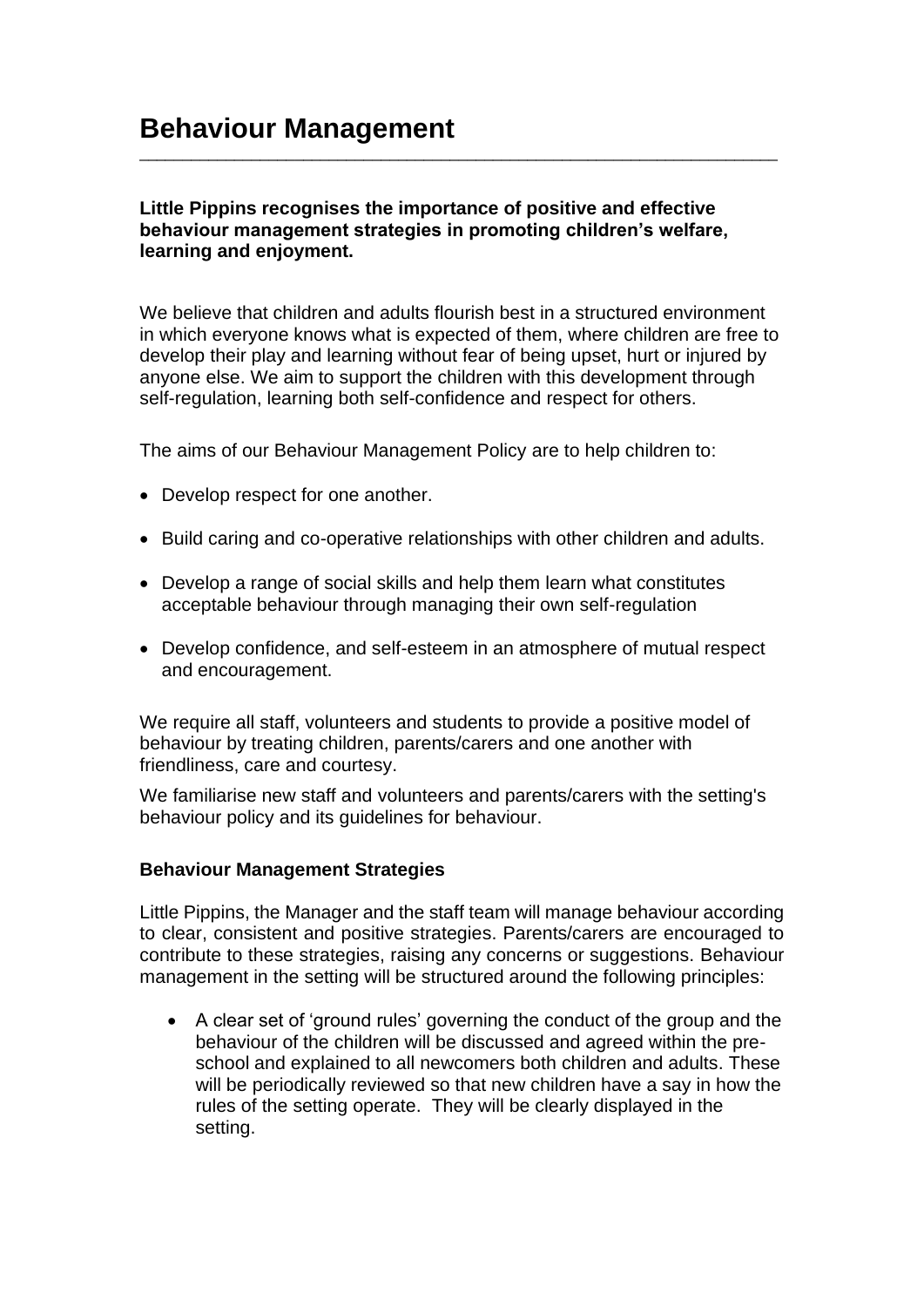- All adults in the pre-school will ensure that the rules are applied consistently to children and staff, so that children have the security of knowing what to expect and can build up useful habits of behaviour.
- Positive behaviour will be reinforced with praise and encouragement.
- Negative behaviour will be addressed in a calm but assertive manner. In the first instance, staff will try to re-direct children's energies by offering them alternative and positive options. Staff will be open in stating and explaining non-negotiable issues.
- When dealing with negative behaviour, staff will always communicate in a clear, calm and positive manner.
- Staff will make every effort to set a positive example to children by behaving in a friendly and tolerant manner themselves, promoting an atmosphere where children and adults respect and value one another.
- Staff will avoid shouting at any time whilst in the setting.
- Staff will facilitate regular and open discussions with children about their behaviour. This will help them to understand the negative aspects of their behaviour and enable them to have their say and be helped to think through the causes and effects of their actions.
- Staff will work as a team by discussing incidents and resolving to act collectively and consistently.
- Staff will try to discuss concerns with parents/carers at the earliest possible opportunity in an attempt to help identify the causes of negative behaviour and share strategies for dealing with it.
- Children who experience bullying, racism or other unacceptable behaviour will be given the confidence to speak out.
- Staff will encourage and facilitate mediation between children to try to resolve conflicts by discussion and negotiation.
- Activities will be varied and well planned so that children are not easily bored or distracted.

#### **Procedures**

In order to manage children's behaviour in an appropriate way we will:

- **-** Attend relevant training to help understand and guide appropriate models of behaviour;
- **-** Implement the pre-school's behaviour procedures including the stepped approach (see below);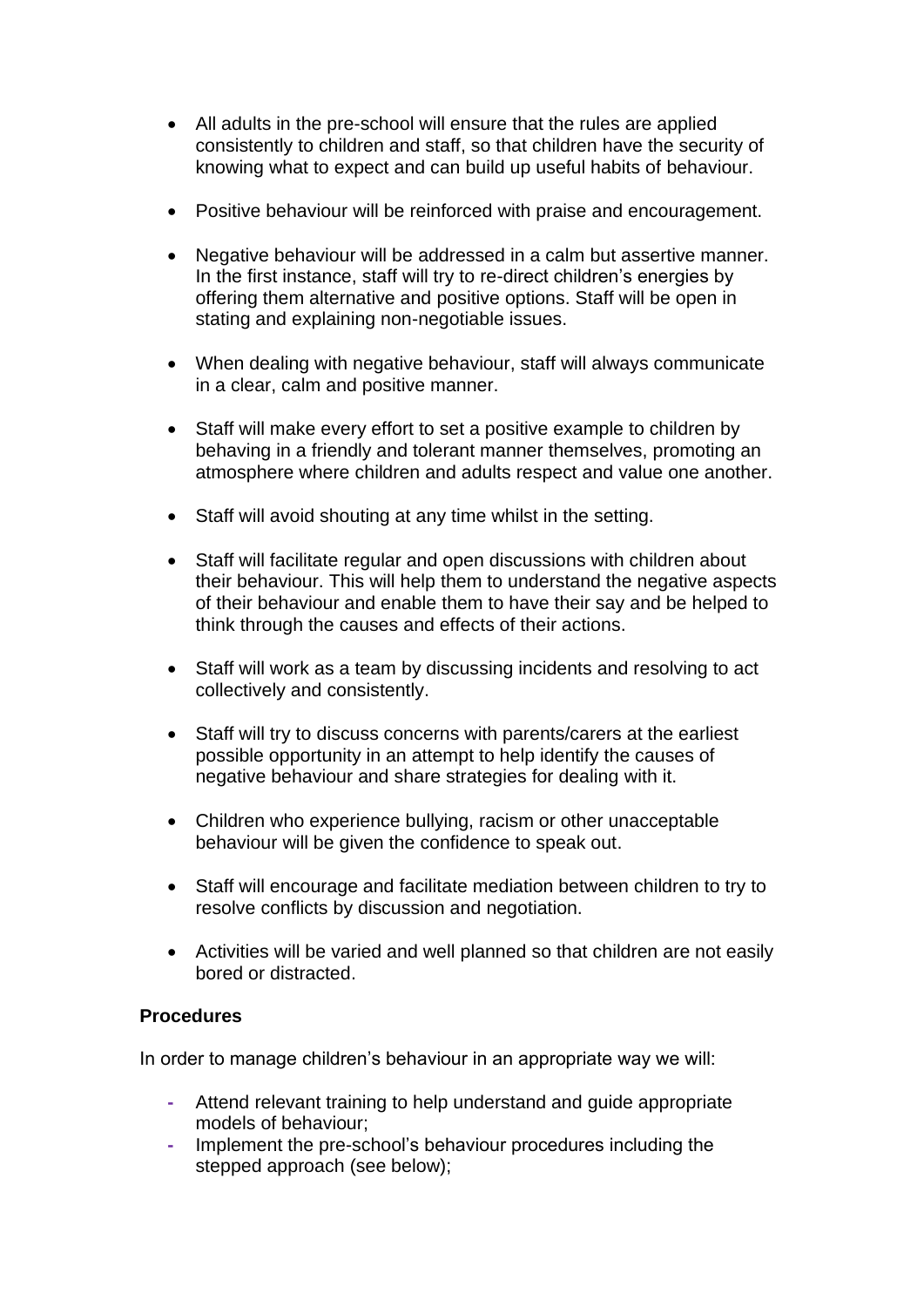**-** Have the necessary skills to support other staff with behaviour issues and to access expert advice, if necessary;

# *Stepped approach*

## **Step 1**

- We will ensure that EYFS quidance relating to 'behaviour management' is incorporated into relevant policy and procedures.
- We will be knowledgeable with and apply the setting's procedures on promoting positive behaviour.
- We will undertake an annual audit of the provision to ensure the environment and practices supports healthy social and emotional development. Findings from the audit will be considered by management and relevant adjustments applied.
- Ensure that all staff are supported to address issues relating to behaviour including applying initial and focused intervention approaches (see below).

#### **Step 2**

- We address unwanted behaviours using the agreed and consistently applied initial intervention approach. If the unwanted behaviour does not reoccur or cause concern, then normal monitoring will resume.
- Behaviours that result in concern for the child and/or others will be discussed between the key person, Special Educational Needs Coordinator (SENCO) or/and Manager. During the meeting, the key person will use their knowledge and assessments of the child to share any known influencing factors (new baby, additional needs, illness etc.) in order to place the behaviour into context. Appropriate adjustments to practice will be agreed and if successful normal monitoring resumed.
- **EXECT** If the behaviour continues to reoccur and remains a concern, then the key person and SENCO should liaise with parents to discuss possible reasons for the behaviour and to agree next steps. If relevant and appropriate, the views of the child relating to their behaviour should be sought and considered to help identify a cause. If a cause for the behaviour is not known or only occurs whilst in the setting, then the SENCO will suggest using a focused intervention approach to identify a trigger for the behaviour.
- **.** If a trigger is identified, then the SENCO and key person will meet with the parents to plan support for the child through developing an action plan. If relevant, recommended actions for dealing with the behaviour at home should be agreed with the parent/s and incorporated into the plan. Other members of the staff team should be informed of the agreed actions in the action plan and help implement the actions. The plan should be monitored and reviewed regularly by the key person and SENCO until improvement is noticed.

All incidents and intervention relating to unwanted and challenging behaviour by children should be clearly and appropriately logged on an Incident Form.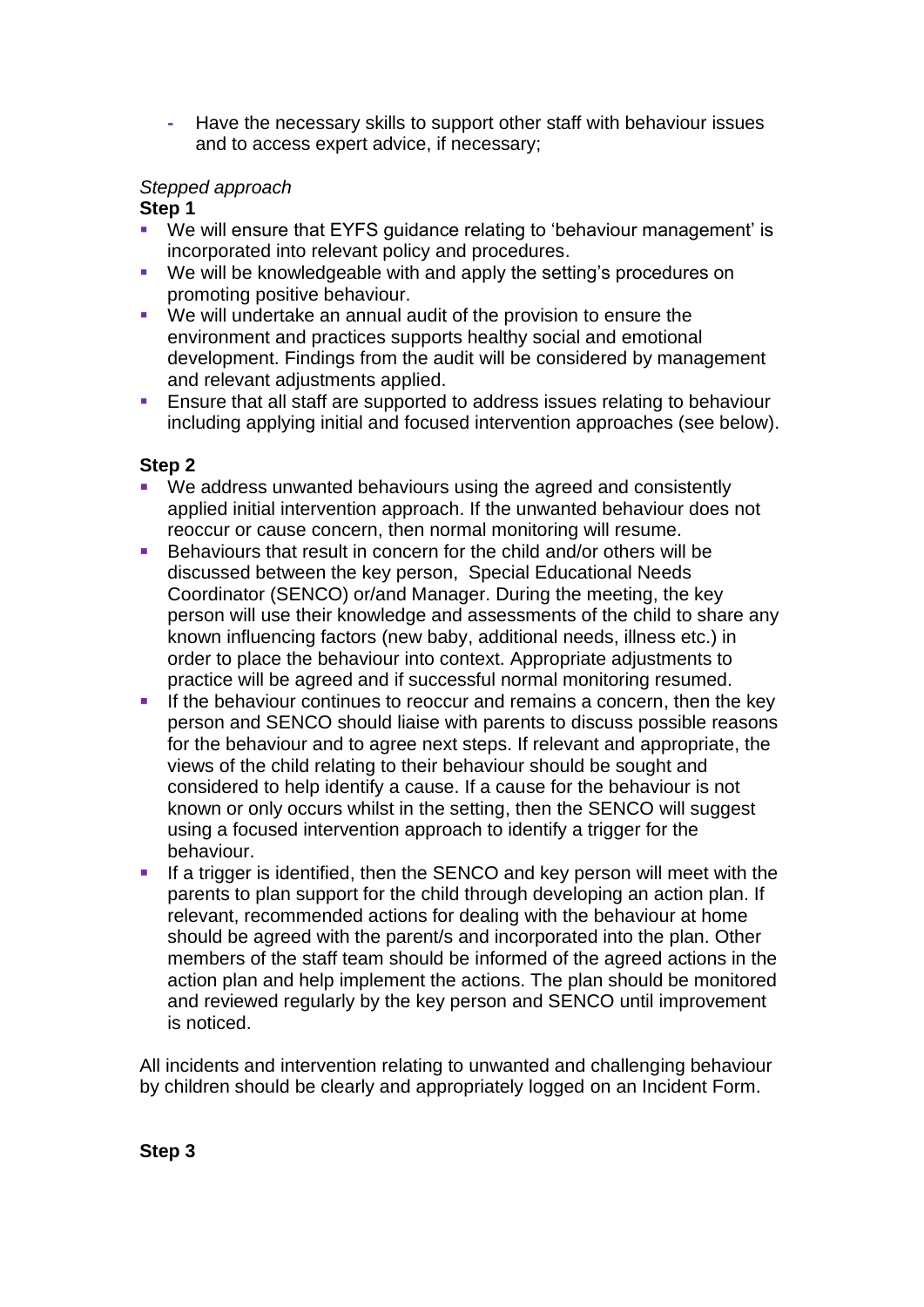- **EXECT:** If, despite applying the initial intervention and focused intervention approaches, the behaviour continues to occur and/or is of significant concern, then the key person and SENCO will invite the parents to a meeting to discuss external referral and next steps for supporting the child in the setting.
- It may be agreed that the Common Assessment Framework (CAF) or Early Help process should begin and that specialist help be sought for the child – this support may address either developmental or welfare needs. If the child's behaviour is part of a range of welfare concerns that also include a concern that the child may be suffering or likely to suffer significant harm, follow the Safeguarding Children Policy. It may also be agreed that the child should be referred for an Education, Health and Care assessment.
- Advice provided by external agencies should be incorporated into the child's action plan and regular multi-disciplinary meetings held to review the child's progress.

#### *Initial intervention approach*

- We use an initial problem-solving intervention for all situations in which a child or children are distressed on in conflict. All staff use this intervention consistently.
- **•** This type of approach involves an adult approaching the situation calmly, stopping any hurtful actions, acknowledging the feelings of those involved, gathering information, restating the issue to help children reflect, regain control of the situation and resolve the situation themselves.

#### *Focused intervention approach*

- **The reasons for some types of behaviour are not always apparent, despite** the knowledge and input from key staff and parents.
- Where we have considered all possible reasons, then a focused intervention approach should then be applied.
- **.** This approach allows the key person and SENCO to observe, reflect, and identify causes and functions of unwanted behaviour in the wider context of other known influences on the child.
- We follow the ABC method which uses key observations to identify a) an event or activity (antecedent) that occurred immediately before a particular behaviour, b) what behaviour was observed and recorded at the time of the incident, and c) what the consequences were following the behaviour. Once analysed, the focused intervention should help determine the cause (e.g. ownership of a toy or fear of a situation) and function of the behaviour (to obtain the toy or avoid a situation) and suitable support will be applied.

#### *Use of rewards and sanctions*

- All children need consistent messages, clear boundaries and guidance to intrinsically manage their behaviour through self-reflection and control.
- Rewards such as excessive praise and stickers may provide an immediate change in the behaviour but will not teach children how to act when a 'prize' is not being given or provide the child with the skills to manage situations and their emotions. Instead, a child is taught how to be 'compliant' and respond to meet adult's own expectations in order to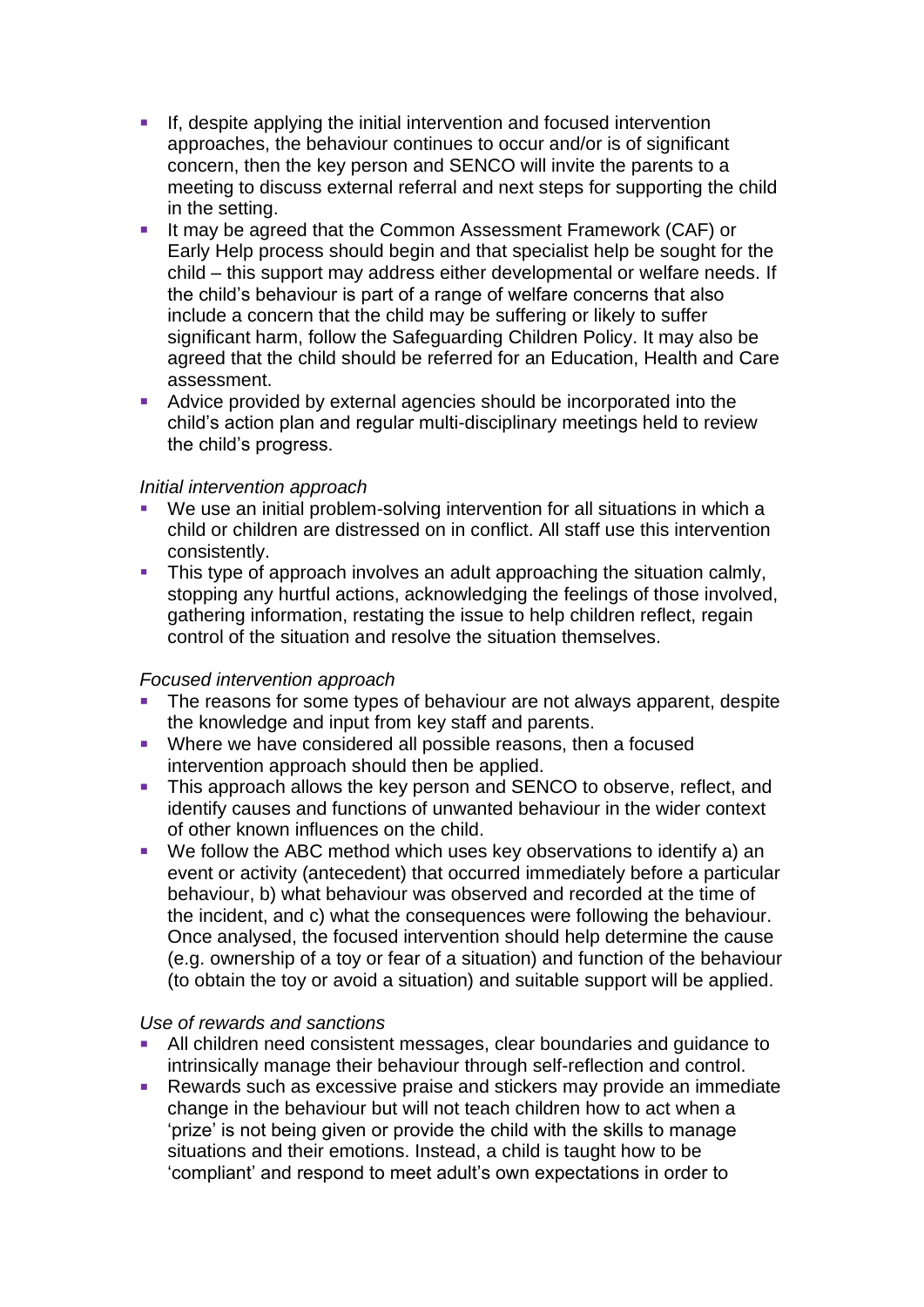obtain a reward (or for fear of a sanction). If used, then the type of rewards and their functions must be carefully considered before applying.

■ Children should never be labelled, criticised, humiliated, punished, shouted at or isolated by removing them from the group and left alone in 'time out' or on a 'naughty chair'. However, if necessary, children can be accompanied and removed from the group in order to calm down and if appropriate helped to reflect on what has happened.

## *Use of physical intervention*

- The term physical intervention is used to describe any forceful physical contact by an adult to a child such as grabbing, pulling, dragging, or any form of restraint of a child such as holding down. Where a child is upset or angry, staff will speak to them calmly, encouraging them to vent their frustration in other ways by diverting the child's attention.
- Staff should not use physical intervention or the threat of physical intervention, to manage a child's behaviour unless it is necessary to use 'reasonable force in order to prevent children from injuring themselves or others or damage property' (EYFS).
- **EXECT** If 'reasonable force' has been used for any of the reasons shown above, parents are to be informed on the same day that it occurs. The intervention will be recorded as soon as possible on a green incident form and both the relevant pre-school staff and parent will sign. The form also states clearly when and how parents were informed.
- **•** This will then be stored in the Accident/Incident folder. All forms for the child are collated and filed together
- Corporal (physical) punishment of any kind should never be used or threatened.

#### *Challenging Behaviour/Aggression by children towards other children*

- Any aggressive behaviour by children towards other children will result in a staff member intervening immediately to challenge and prevent escalation.
- **EXT** If the behaviour has been significant or may potentially have a detrimental effect on the child, the parents of the child who has been the victim of behaviour and the parents of the child who has been the perpetrator should be informed.
- The Manager or SENCO will contact children's social services if appropriate, i.e., if a child has been seriously injured, or if there is reason to believe that a child's challenging behaviour is an indication that they themselves are being abused.
- The Manage or SENCO will make a written record of the incident, which is kept in the child's safeguarding folder in line with the *Safeguarding children* policy.
- The Manager or SENCO should complete a risk assessment related to the child's challenging behaviour to avoid any further instances.
- The Manager or SENCO -should meet with the parents of the child who has been affected by the behaviour to advise them of the incident and the setting's response to the incident.
- Ofsted should be notified if appropriate, i.e., if a child has been seriously injured.